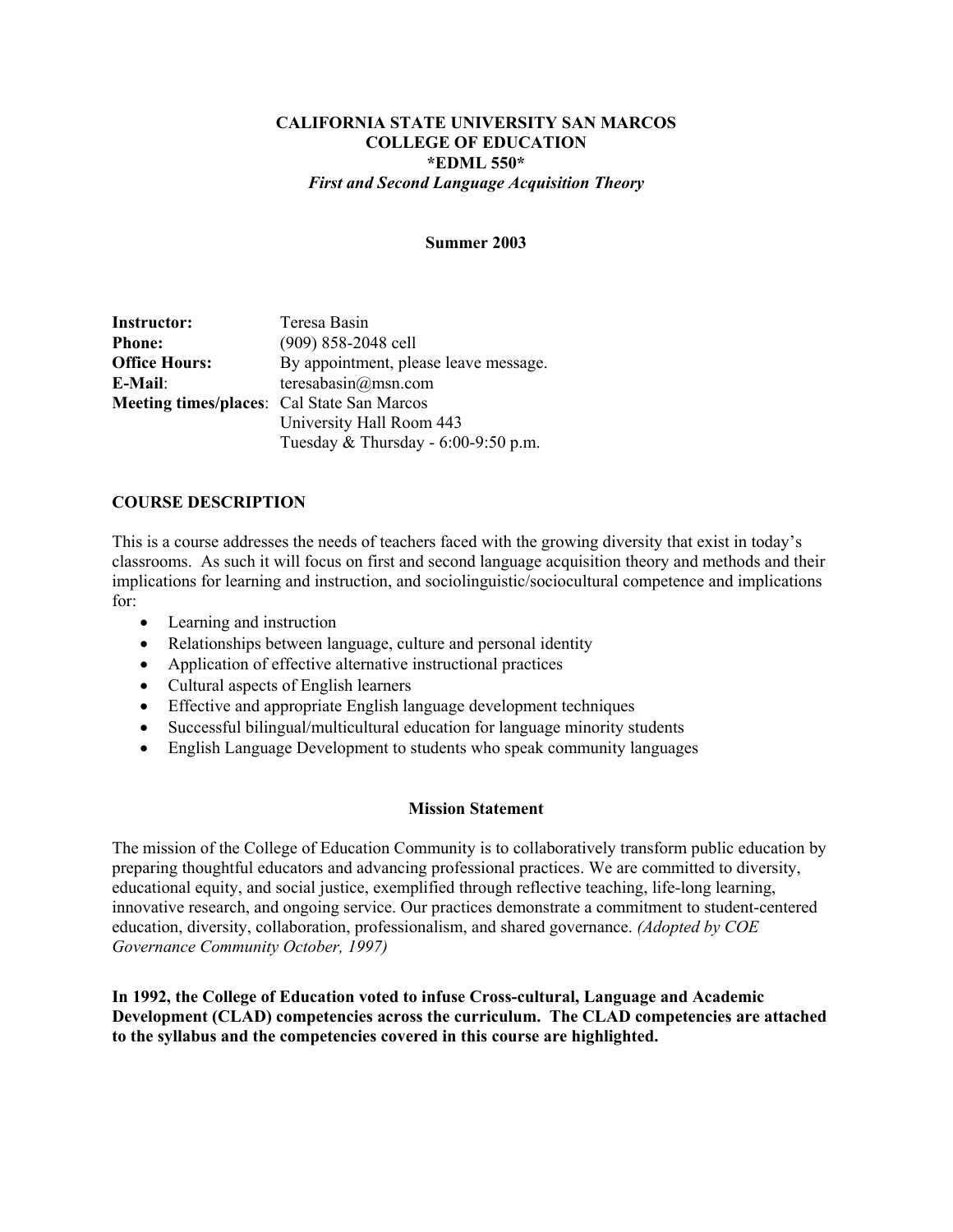The Governance Community of the College of Education adopted the following policy on 12/19/97:

#### **Attendance Policy**

 Due to the dynamic and interactive nature of courses in the College of Education, all students are expected to attend all classes and participate actively. At a minimum, students must attend more than 80% of class time, or s/he **may not receive a passing grade** for the course at the discretion of the instructor. Individual instructors may adopt more stringent attendance requirements. Should the student have extenuating circumstances, s/he should contact the instructor as soon as possible.

 This course deals with complex material processed in a variety of ways. Structured interactions, group processes, oral presentations, guided discussion of readings, and self-disclosure exercises are the norm. **Students are expected to have read assigned materials by the date indicated in the syllabus, and should be prepared to discuss readings individually or in variously structured groups.** The degree of your engagement in these processes forms the basis for points assigned. Due to the fast paced and highly interactive nature of the course, regular attendance and full participation are expected: teaching and learning is difficult (if not impossible) if one is not present for and engaged in the process. Therefore, College Policy is amplified as follows: 1. Missing more than 2 class meetings will result in the reduction of one letter grade. 2. Arriving late or leaving early on more than two occasions will result in the reduction of one letter grade. 3. Illness and emergency circumstances will be negotiated on a case-bycase basis. Students are expected to establish appropriate personal, academic and career-ladder priorities. These measures should not be considered punitive. Rather, they should be viewed as taking appropriate individual responsibility for one's own learning in a democratic, collaborative and reciprocal-learning environment.

#### **GRADING**

*Grading Scale:* A=95 -100, A-=90-94, B+=87-89, B=83-86, B-=80-82, C+=77-79, C=73-76, C-=70-72, D+=67-69, D=63-66, D-=60-62, F=59 or lower.

**Submission Schedule:** Work submitted within one week late will be reduced by one letter grade. Work received over one week late receives no credit, at the discretion of the instructor.

*Grading Emphasis*: Each written assignment will be graded approximately 80% on content and context (detail, logic, synthesis of information, depth of analysis, etc.), and 20% on mechanics (grammar, syntax, spelling, format, uniformity of citation, etc.). All citations will use APA format.

#### **GENERAL CONSIDERATIONS**

*Outcomes and Standards:* The context for and scope of this course is aligned with standards for the Cross-cultural Language and Academic Development (CLAD) endorsement, as articulated by the California Commission on Teacher Credentialing, and as approved by the faculty of the College of Education. Further consideration has been given to the alignment of standards for multicultural education as articulated by the National Council for Accreditation of Teacher Education (NCATE), the Interstate New Teacher Assessment and Support Consortium (INTASC), and the National Board for Professional Teaching Standards (NBPTS). Emphasis is placed on learning outcomes (what you know and can demonstrate) rather than on inputs (putting in "seat time", meeting minimum criteria for assignments,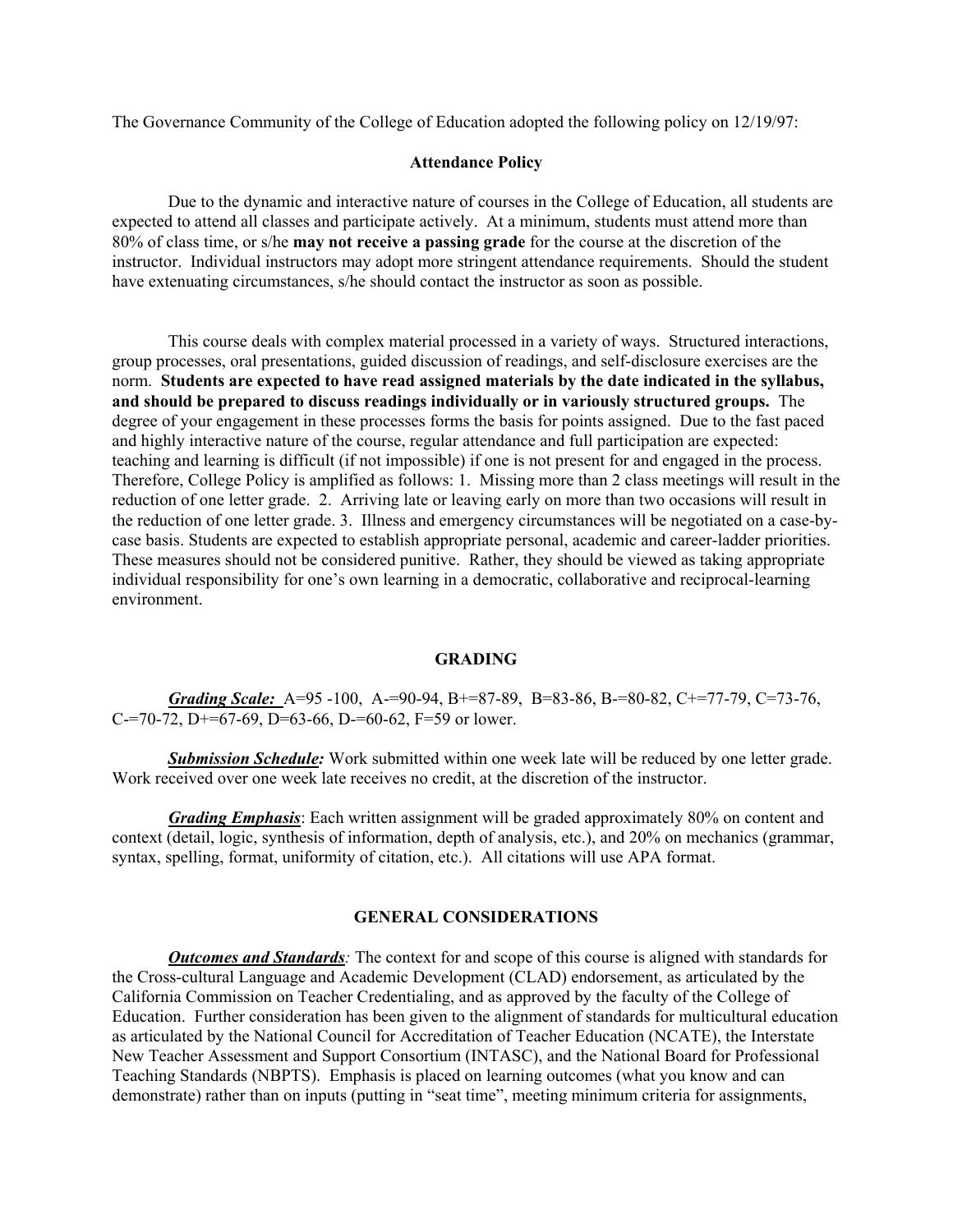checking off tasks and activities), and how these outcomes correspond to your potential to enhance student learning as a new teacher.

*Academic Honesty:* It is expected that each student will do his or her own work, and contribute equitably to group projects and processes. If there is any question about academic honesty, consult the University Catalog.

*Appeals:* Every student has the right to appeal grades, or appeal for redress of grievances incurred in the context of any course. Disputes may be resolved informally with the professor, or through the formal appeal process. For the latter, consult Dr. E. Oliver, Associate Dean.

*Ability:* Every student has the right to equitable educational consideration and appropriate accommodation. Students having differing ability (mobility, sight, hearing, documented learning challenges, first language/English as a second language) are requested to contact the professor at the earliest opportunity. Every effort will be made to accommodate special need. Students are reminded of the availability of Disabled Student Services, the Writing Center, technology assistance in the computer labs, and other student support services available as part of reasonable accommodation for special needs students.

#### **REQUIRED TEXTS**

California State Department of Education. (1994*) Schooling and Language Minority Students: a Theoretical Framework*. Los Angeles, CA; Evaluation, Dissemination, and Assessment Center, **CSULA** 

Lessow-Hurley, J. (1990). *The Foundations of Dual Language Instruction.* New York, NY: Longman

Uhl Chamot, A. & O'Malley, M. (1994). *The CALLA Handbook: Implementing the Cognitive Academic Language Learning Approach*, Reading, MA: Addison-Wesley Publishing.

**NOTE:** Texts and readings for each week MUST be brought to each class sessions.

#### **RECOMMENDED TEXT**

Crawford, *Bilingual Education: History, Politics, Theory and Practice*, Second Edition

Omaggio, Alice C., *Teaching Language in Content* 

Richard-Amato, P. and Snow, M. *The Multicultural Classroom* 

#### **COURSE REQUIREMENTS**

#### *Assignments:*

 All assignments are due on the dates indicated. Assignments must be typewritten/word processed, double-spaced and with standard margins. It is expected that all assignments will reflect university-level composition and exposition. Use of electronic spelling and grammar checking is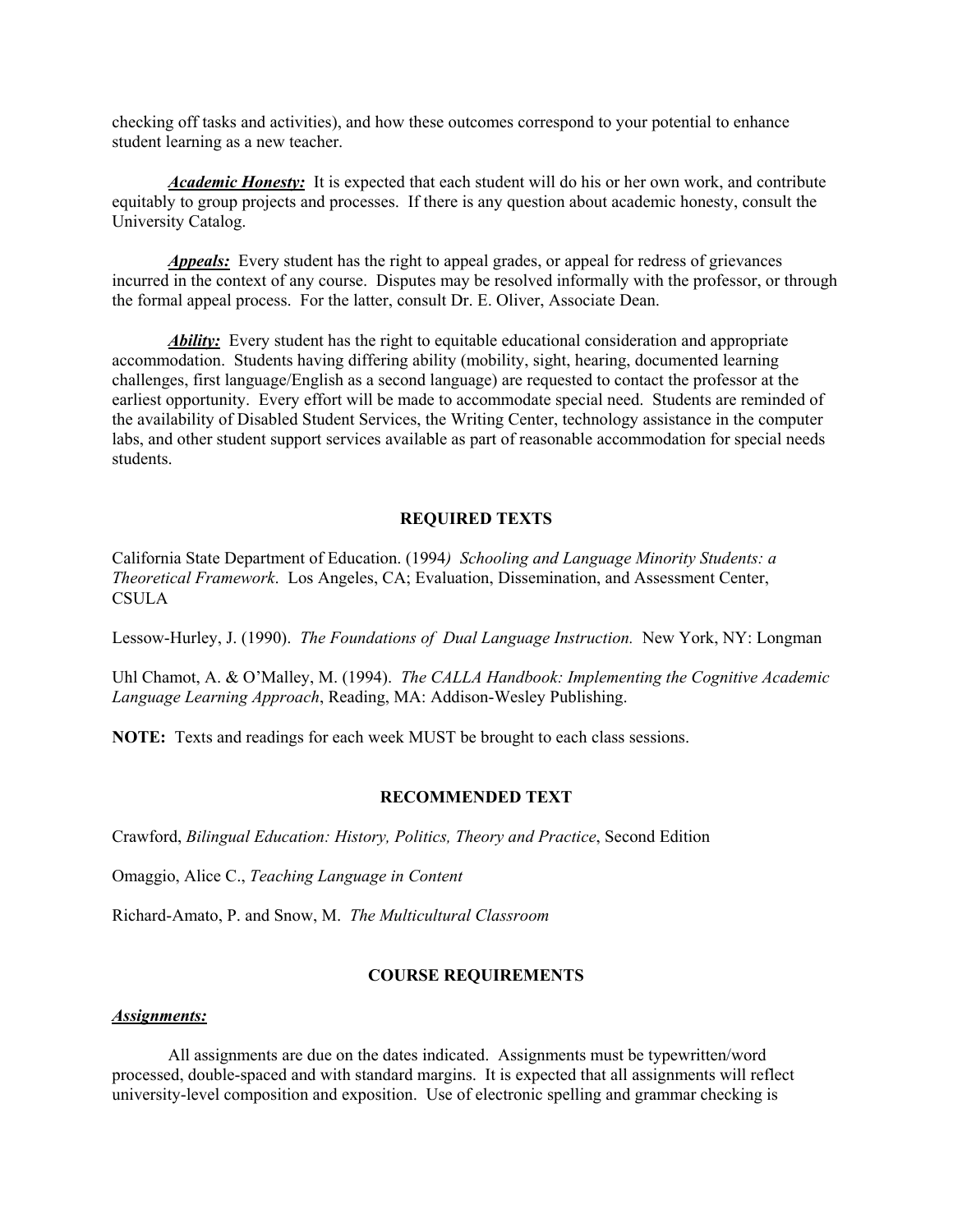encouraged. Assignments may be submitted via e-mail as text messages or enclosures. If you choose to submit your work electronically, please send it to the e-mail address indicated, to ensure timely receipt and response. Text should be readable by MS Word 97 (Windows 95). If submitting in paper form, submit 2 copies of all work - one will be returned to you with comments and the other will be retained on file.

Assignments/Requirements:

| $\bullet$ | Attendance & Thoughtful Participation - | 10 points |
|-----------|-----------------------------------------|-----------|
| $\bullet$ | <b>SDAIE Unit Plan</b>                  | 35 points |
| $\bullet$ | Response Journal                        | 20 points |
| $\bullet$ | Case Study                              | 10 points |
| $\bullet$ | <b>SDAIE Unit Plan Presentation</b>     | 15 points |
|           | <b>Lesson Presentation</b>              | 10 points |

**Attendance and Participation.** Daily reflections, quick write activities and outlines of reading assignments are counted as part of the participation points.

**SDAIE Unit** – Providing rigorous academic instruction that also facilitates English language acquisition is critical to the academic achievement of English learners. This assignment will provide you with an opportunity to demonstrate ways in which curriculum and instruction, while remaining grade level appropriate, can be modified so that it is comprehensible to English Learners. Some of this assignment will be done in class and thus collaboration is highly encouraged. You will design or adapt a unit of at least three sequential lessons that employ SDAIE methodology. The lesson plan format in *The Calla Handbook* will be used. Refer to hand-out.

**Response Journal** *-* For each set of readings we will respond in a variety of ways that attempt to model multiple ways of knowing (intelligences). Possible formats may include "found poems", graphic organizers, double entry, sketches, K-W-L, open minds, drama as well as narrative responses. Specific details will be given in class for each reading assignment. Effective journals are practical in nature, connecting course content with teaching experiences and observations, expressing your ideas, opinions, questions and concerns, relating to your life as a teacher of second language learners. It is an ongoing assignment that begins on the second class and will continue until the last week. Because it is an interactive journal, during each class you will share your journal with a partner(s) to respond and "bounce" around ideas. **The entries need to include the date and title of readings or discussions** and **signatures of both partners.** Each entry need not be more than one page in length. Journals must be completed before each class meeting. Responses will be collected each class meeting.

**Case Study** - For this assignment you will follow an English learner or group of students during your teaching assignment. You will collect and document evidence of any instructional modifications made to provide comprehensible academic input for the student(s). We will discuss this in detail in class.

**Lesson Presentation** – Each class member will have the opportunity to teach a lesson. You must TEACH the lesson as if we were students, not TALK about the lesson. You need to have a copy of the lesson for each student and come prepared with all of the materials necessary for that lesson. Possibilities will be discussed in class. A sign up sheet will be circulated the first day of class.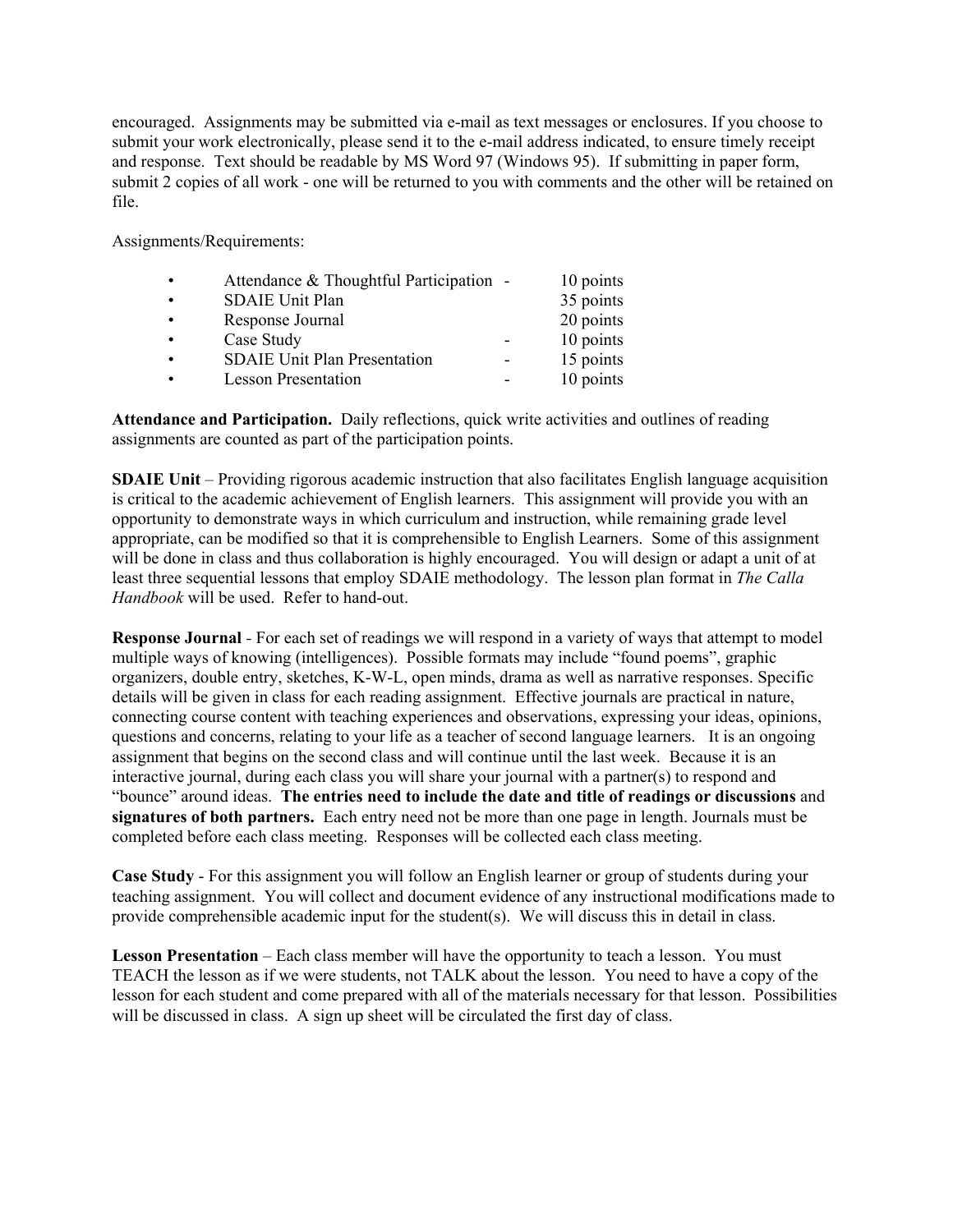## SDAIE/Integrated Thematic Unit



You are to develop a unit that will be useful for you in your teaching. **Please make two copies of your unit.** One will be kept by the instructor for future reference.

- You must **describe the students:** grade level(s), language level(s), and placement information on students.
- You must identify the **major concepts** that you want children to learn in the unit.
- Identify the areas of curriculum **(content)** you will use. For example, literature, mathematics, science, etc.
- State the **content objectives** of the unit.
- State the **language objectives** of the unit.
- Identify the **learning/scaffolding strategies and the metacognitive strategies** you have chosen to use to help students make meaning. Give **specific reasons** for choosing the strategies you are using, that is, how do these strategies build scaffolds to meaning making and help students think about thinking as well as the task(s) while they are doing the task(s).

Remember that English Only students will usually need only **one** scaffold, whereas English Learners may need **more than one** scaffold, depending on their schemata and level of language development in both languages. Use content learned in your other courses to support your **rationale.**

- Develop an **overview of the topics of the unit.** Use the CALLA format (see CALLA book/handout.)
- Develop the lessons that will **teach** the critical concepts. What are the **objectives** of your lessons, and how are those tied into the goals and objectives you have set for the entire unit? Be clear and specific so that someone will be able to take your lessons and replicate them.
- You need not develop more than **3 complete lessons.** The idea is to have your work for your own classroom completed. We will share the units that are being developed so that other students in the class can receive copies, if they wish to have them.
- Be sure to include an authentic **assessment** in your unit. How will you assess that students have met the objectives of the unit and the lessons? How will students demonstrate understanding? And how will you know?
- Have you developed a **rubric** and a clear description of what the various degrees of that rubric mean?
- Include a **resources list** to include bibliographical information for all materials used, such as books, art prints, CD's, computer software, videos, etc.
- The unit must also contain a **reflective section.** What have you learned from the development of these lessons?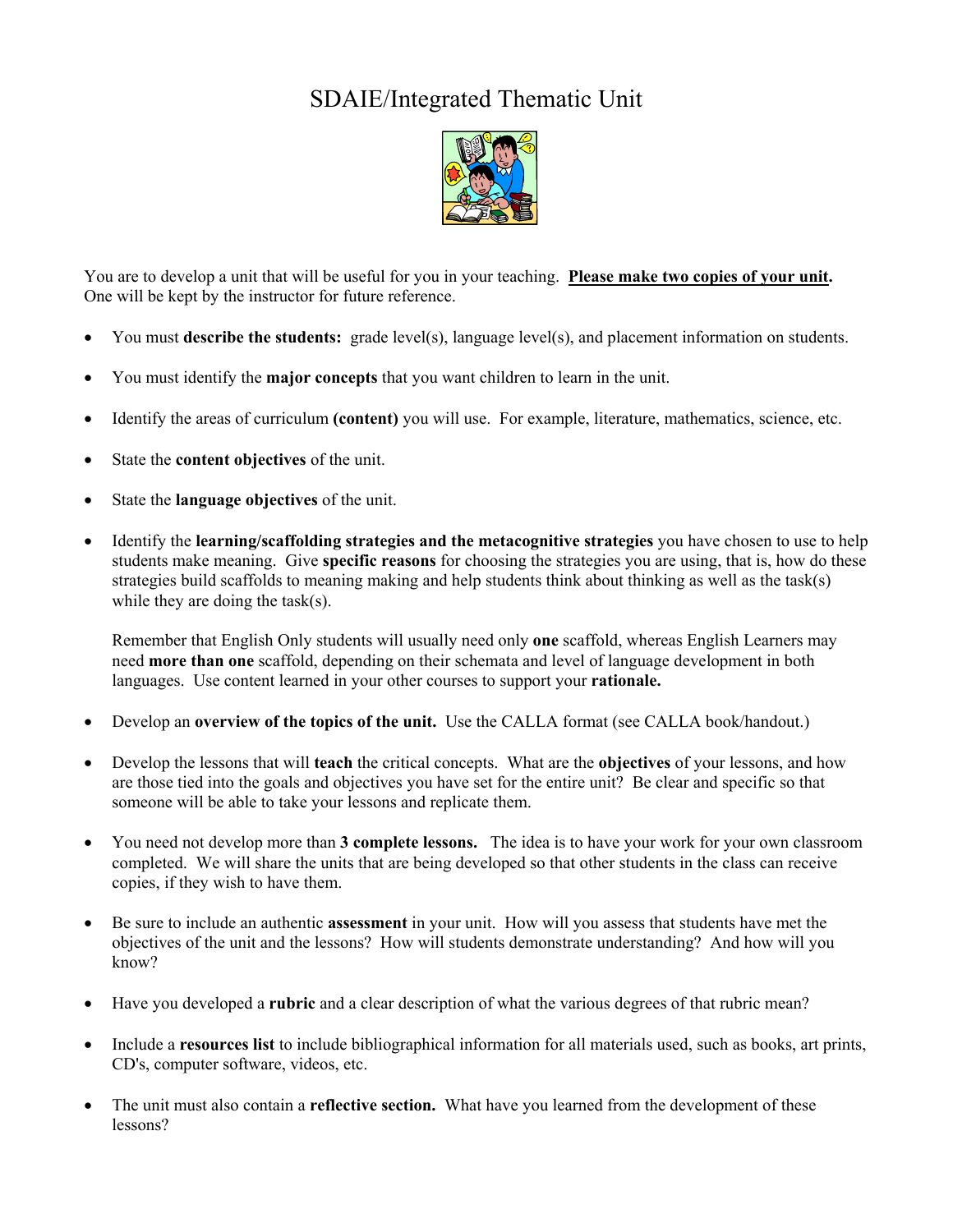# **Sample Rubric for Grading Projects:**

This rubric is included for your information only

 **Student Population.** In order to receive *5 points*, the paper has to **clearly** describe the language levels of students. It is not enough to say that students are at the intermediate level of fluency. There are varying levels of fluency. To make it easy on yourself, you may use the descriptions from one of the State approved tests, or use the Terrell descriptions.

A 10-point paper must also address **each** of these **language levels** in the lessons. This issue will be referred to in the lesson plans points.

- **Major Concepts.** To receive *5 points* on this section, a project must identify the **major concepts** that students are to learn in the unit. Statements can be patterned after those used in the CALLA handout. If you are teaching elementary students and are doing an ELD (English language development) unit, you will still identify major concepts based on the developmental age or ages of your students.
- **Content Areas.** To receive *5 points*, a paper clearly identifies the area(s) of curriculum **(content)** used in the unit. For example, literature, mathematics, science, etc. (See the model unit.)
- **Content Objectives.** To receive *5 points* in this section, the paper must clearly state the **content objectives** of the unit. The model in the handout should be used as a guide.
- **Language Objectives.** A 5-*point* paper is clear about the language students will use and learn in the unit. State the **language objectives** of the unit in ways similar to that in the text model.
- **Scaffolds.** A paper receiving *10 points* on this section is one that shows thought in the selection and identification of the **learning/scaffolding strategies and the metacognitive strategies** chosen to help students make meaning. Thought has been given to the principal types of scaffolding. **Specific reasons** for selecting strategies are given. Thought has been given as to how these strategies help build scaffolds between content and thought and help students think about thinking as well as the task(s) while they are doing the task(s). Remember that English Only students will usually need only **one** scaffold, whereas English Learners may need **more than one** scaffold, depending on their schemata and level of language development in both languages. Content learned in other courses has been used to support the **rationale**  for selecting scaffolding strategies**.**
- **Overview of Unit.** A paper receiving *5 points* in the section is one that shows clear development of an **overview of the topics of the unit.** The CALLA format (see handout) has been used as a model. There should be at least **4** parts to the overview. Each of the five sections essential for planning (preparation, presentation, practice, evaluation and expansion) has been clearly thought out and each is related to the other. The overview is cohesive.
- **Lesson Plans.** A paper receiving *35 points* in this section has **three** well-developed lesson plans that are based on the unit overview. The lessons can be replicated by anyone reviewing this project. Therefore, description of what the teacher does and what the students do as well as a description of the product and/or the process must be very clear.
- **Assessment.** A paper receiving *10 points* in this section is one that includes authentic **assessment**. Thought has been given as to how students will be assessed on **authentic tasks** performed - tasks that can provide information about how students have met the objectives of the unit and can demonstrate understanding. This part of the paper clearly describes the rubric being used.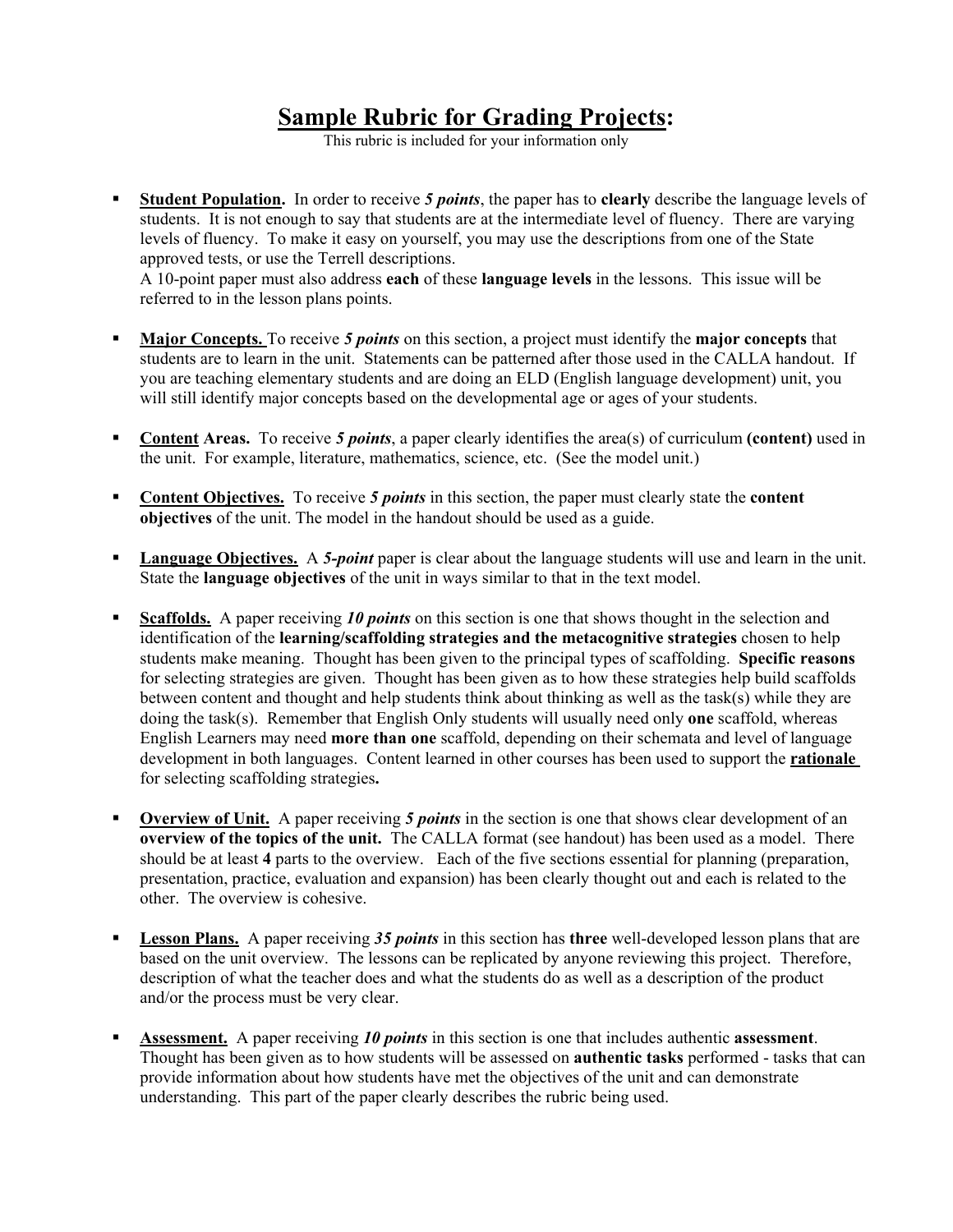- **Rubric.** A paper receiving *5 points* on this section includes a rubric that clearly describes performance standards and well as the various degrees of performance. In other words, how will you grade your students? Who gets an "A", "B", "C", etc.
- **Resource List.** A paper receiving *5 points* on this section includes a **resource list** to include bibliographical information for all materials used, such as books, art prints, CD's, computer software, videos, etc. (10 points)
- **Reflection.** The paper receiving *5 points* on this section of the unit must contain a **reflective section.**  The reflection section shows that thought has been given to the relationships between what has been taught and learned in the development of this unit as well as how prior learning has influenced the work of the unit.
- **Response Journal***-* For each set of readings we will respond in a variety of ways that attempt to model multiple ways of knowing (intelligences). Possible formats may include "found poems", graphic organizers, double entry, sketches, K-W-L, open minds, drama as well as narrative responses. Specific details will be given in class for each reading assignment. Effective journals are practical in nature, connecting course content with teaching experiences and observations, expressing your ideas, opinions, questions and concerns, relating to your life as a teacher of second language learners. It is an ongoing assignment that begins on the second class and will continue until the last week. Because it is an interactive journal, during each class you will share your journal with a partner(s) to respond and "bounce" around ideas. **The entries need to include the date and title of readings or discussions** and **signatures of both partners.** Each entry need not be more than one page in length. Journals must be completed before each class meeting. Responses will be collected each class meeting.